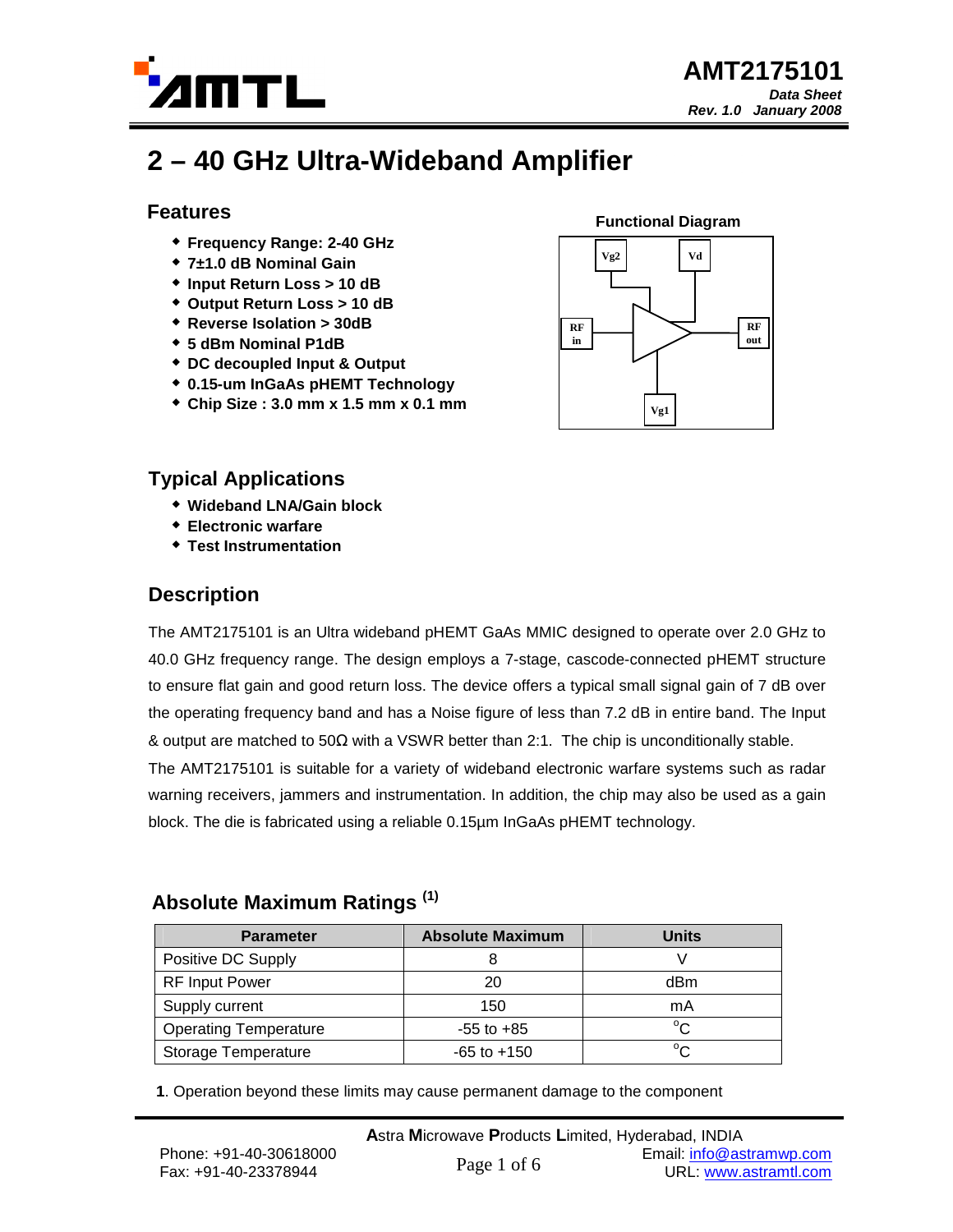

# **Electrical Specifications**<sup>(1)</sup>  $\textcircled{2}$  T<sub>A</sub> = 25°C, Z<sub>o</sub> =50 Ω, Vd = 6.0V, Vg2 = 2.0 V,  $Vg1 = -0.20V$

| <b>Parameter</b>                  | Min. | Typ.           | Max. | <b>Units</b> |
|-----------------------------------|------|----------------|------|--------------|
| Frequency                         | 2.0  |                | 40.0 | <b>GHz</b>   |
| Gain                              | 6.0  | $\overline{7}$ | 8.5  | dB           |
| Gain Flatness                     |      | ±0.75          | ۰    | dB           |
| Noise Figure                      |      | 5.0            |      | dB           |
| Input Return Loss                 | 10   | 12             |      | dB           |
| <b>Output Return Loss</b>         | 10   | 12             |      | dB           |
| Output Power (P1dB)               |      | 5              |      | dBm          |
| Output Third Order Intercept(IP3) |      | 15             |      | dBm          |
| <b>Supply Current</b>             |      | 55             | 90   | mA           |

#### **Note:**

- 1. Electrical specifications mentioned above are measured in a test fixture.
- 2. For optimal performance, the gate voltage Vg1 should be tuned to achieve a drain current of 55mA (typ.).
- 3. The negative gate supply (Vg1) can be tuned from 0V to -0.35V.
- 4. By varying the Vg1, the gain & current can be controlled to the user requirements.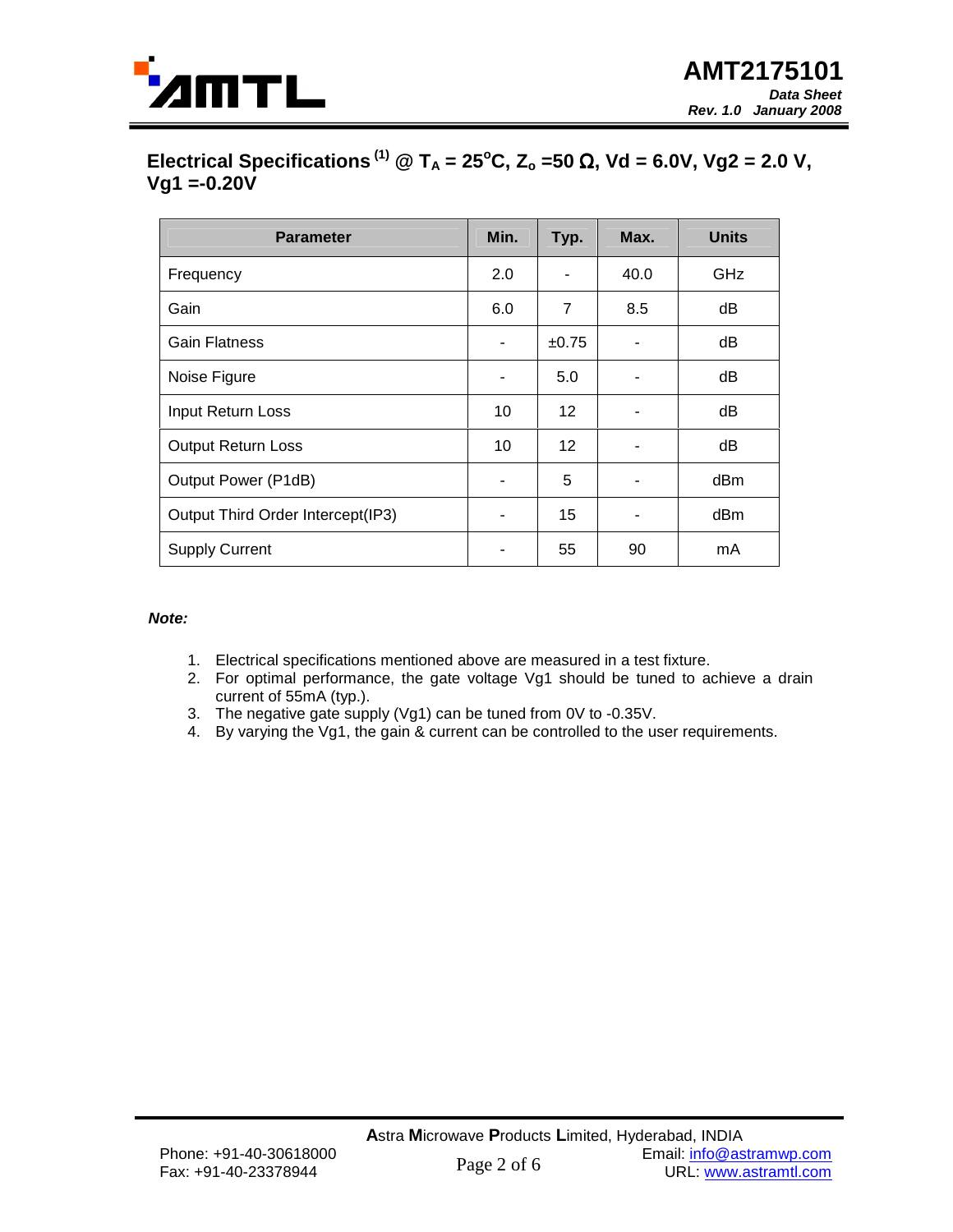

## **Test fixture data**

Vd= +6.0V, Vg2=+2.0V & Vg1 = -0.2V, Current =55 mA,  $T_A = 25\text{ °C}$ 

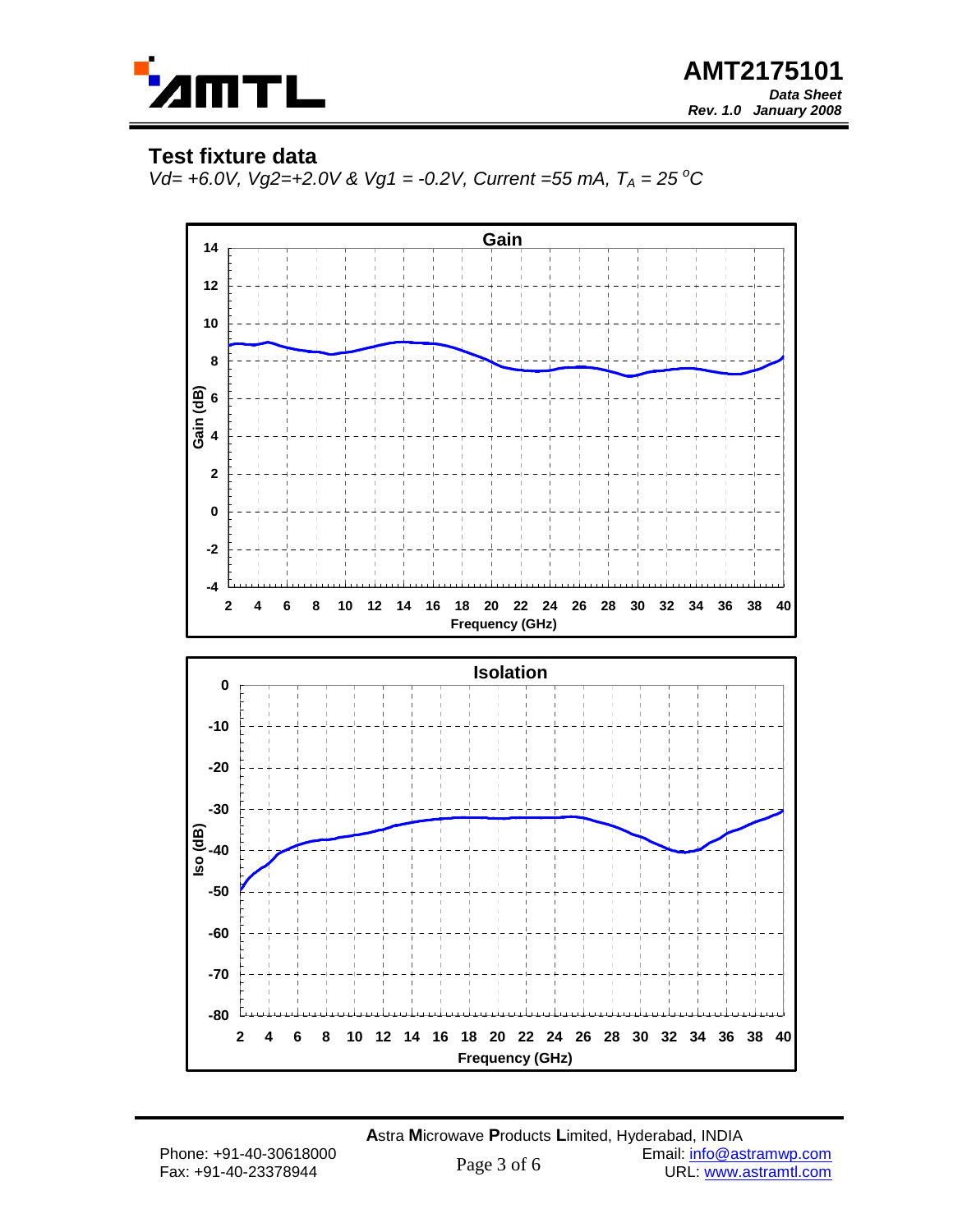

### **Test fixture data**

Vd= +6.0V, Vg2=+2.0V & Vg1 = -0.20V, Current =55 mA,  $T_A = 25\text{ °C}$ 



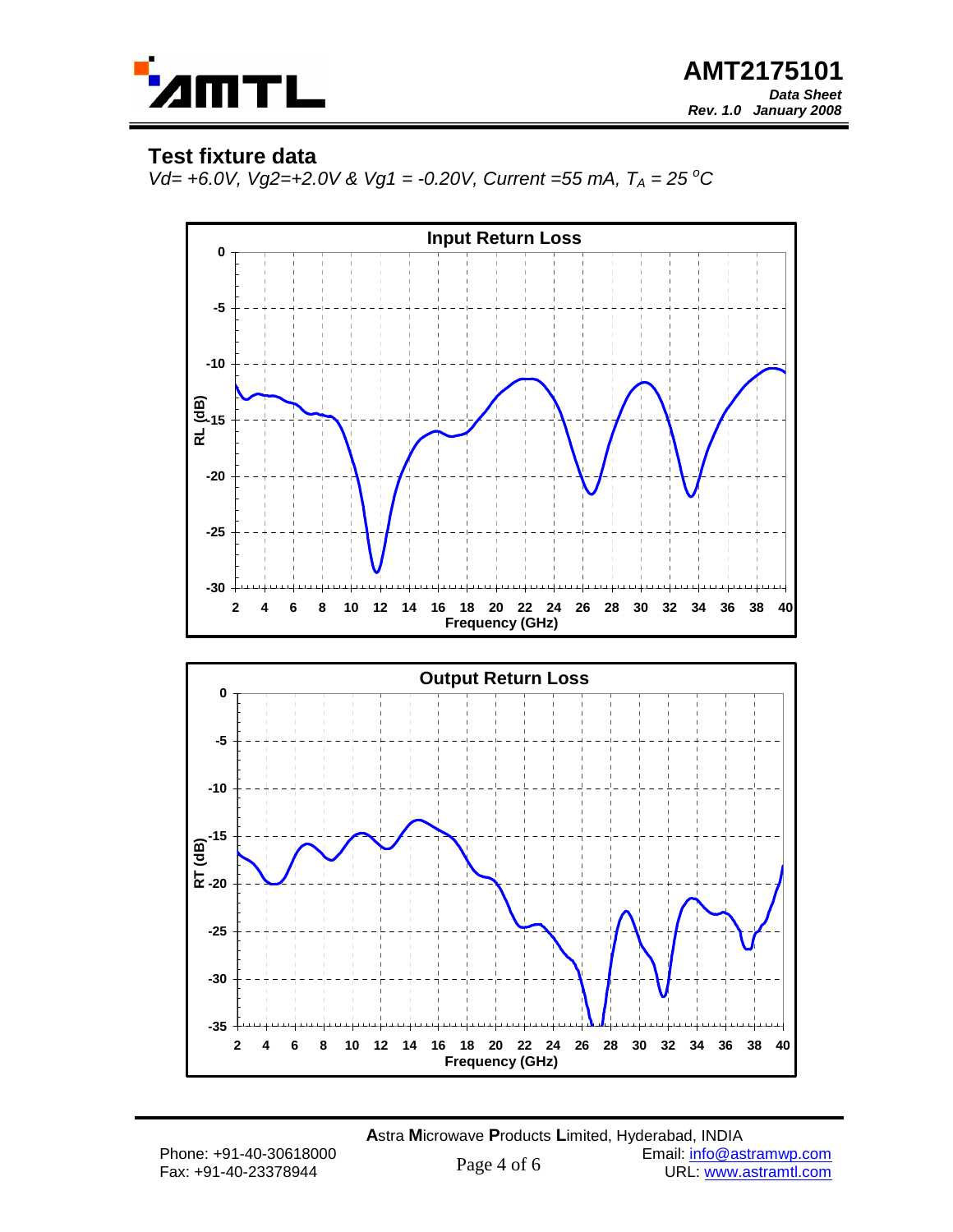

# **Mechanical Characteristics**



**Units:** millimeters (inches)

**Note:**

- 1. All RF and DC bond pads are 100µm x 100µm
- 2. Pad no. 1 : RF In
- 3. Pad no. 9: RF out
- 4. Pad no. 6: Vd
- 5. Pad no.12: Vg1
- 6. Pad no. 3: Vg2